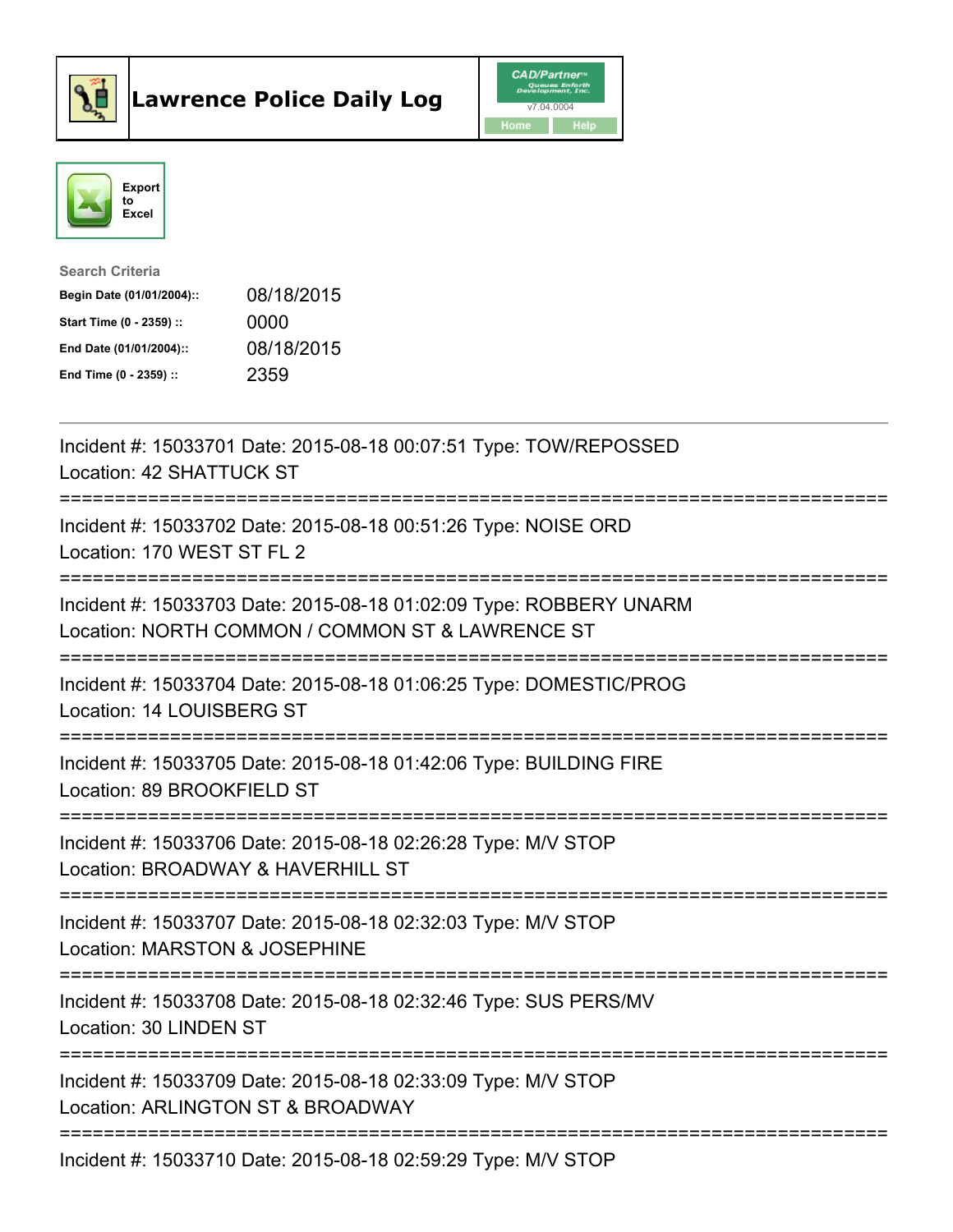Location: LEBANON ST & WHITE ST =========================================================================== Incident #: 15033711 Date: 2015-08-18 03:28:19 Type: ALARM/BURG Location: BONANZA MARKET / 181 JACKSON ST =========================================================================== Incident #: 15033712 Date: 2015-08-18 03:50:10 Type: ALARM/BURG Location: 304 JACKSON ST =========================================================================== Incident #: 15033713 Date: 2015-08-18 05:10:18 Type: ALARM/BURG Location: 188 MT VERNON ST =========================================================================== Incident #: 15033714 Date: 2015-08-18 06:04:36 Type: ALARMS Location: 67 DUCKETT AV =========================================================================== Incident #: 15033715 Date: 2015-08-18 06:15:01 Type: ALARM/BURG Location: OUR LADY OF GOOD COUNSEL SCHOO / 526 LOWELL ST =========================================================================== Incident #: 15033716 Date: 2015-08-18 06:36:38 Type: ANIMAL COMPL Location: 42 THORNDIKE ST =========================================================================== Incident #: 15033717 Date: 2015-08-18 06:53:36 Type: M/V STOP Location: DURSO AV & WINTHROP AV =========================================================================== Incident #: 15033718 Date: 2015-08-18 07:06:16 Type: M/V STOP Location: VALLEY FORUM / 654 S UNION ST =========================================================================== Incident #: 15033719 Date: 2015-08-18 07:15:33 Type: ALARMS Location: 412 HAMPSHIRE ST =========================================================================== Incident #: 15033720 Date: 2015-08-18 07:17:05 Type: M/V STOP Location: 575 S UNION ST =========================================================================== Incident #: 15033721 Date: 2015-08-18 07:27:18 Type: ALARMS Location: 354 MERRIMACK ST =========================================================================== Incident #: 15033722 Date: 2015-08-18 07:31:37 Type: CLOSE STREET Location: HAMPSHIRE ST & PARK ST =========================================================================== Incident #: 15033723 Date: 2015-08-18 07:37:01 Type: M/V STOP Location: ALLSTON ST & HIGH ST =========================================================================== Incident #: 15033724 Date: 2015-08-18 07:38:01 Type: M/V STOP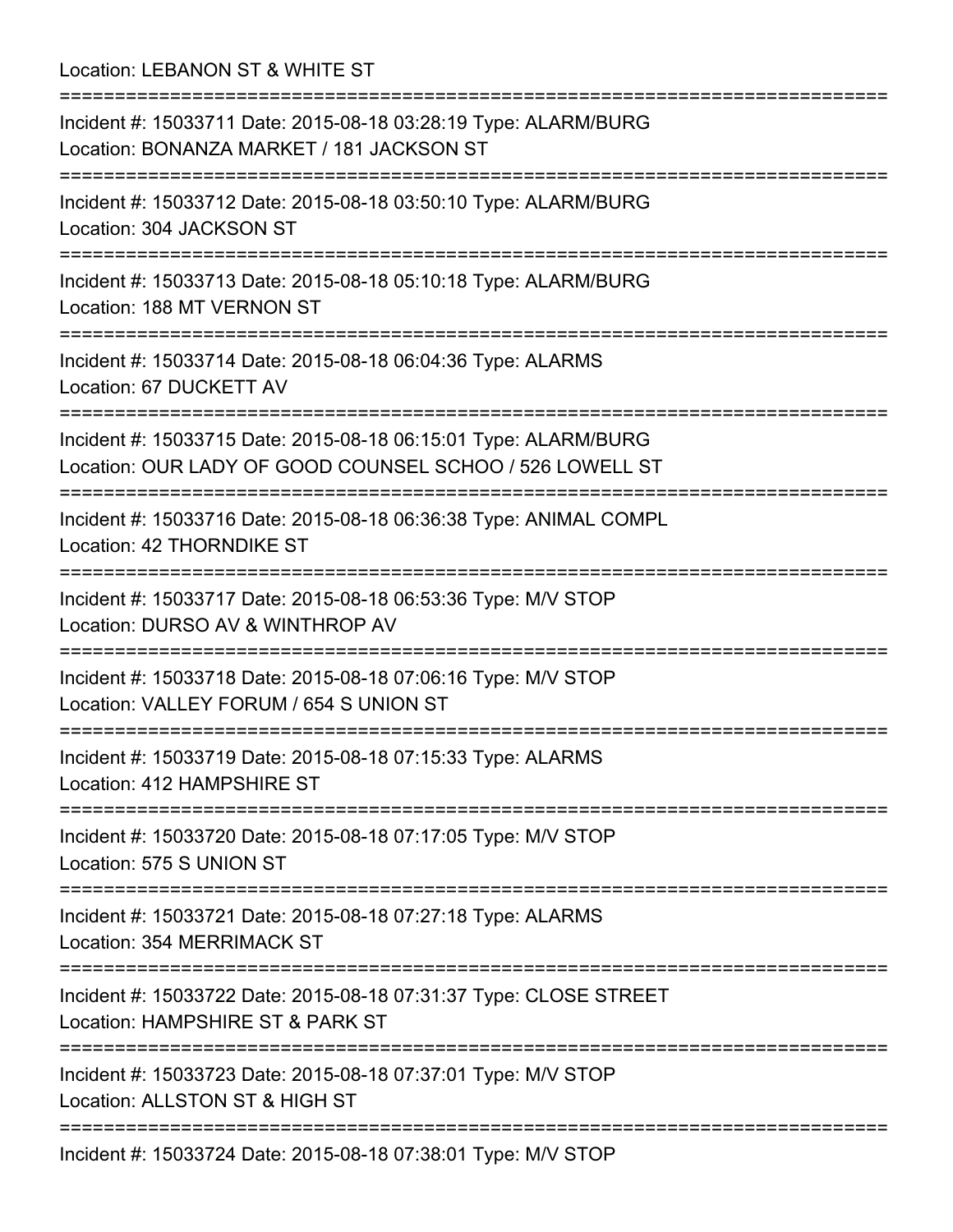=========================================================================== Incident #: 15033725 Date: 2015-08-18 07:50:42 Type: M/V STOP Location: ALLSTON ST & HIGH ST =========================================================================== Incident #: 15033726 Date: 2015-08-18 07:51:34 Type: M/V STOP Location: HAMPSHIRE ST & HAVERHILL ST =========================================================================== Incident #: 15033727 Date: 2015-08-18 07:59:24 Type: M/V STOP Location: CANAL ST & MARSTON ST =========================================================================== Incident #: 15033728 Date: 2015-08-18 08:02:55 Type: M/V STOP Location: AVON ST & JACKSON ST =========================================================================== Incident #: 15033729 Date: 2015-08-18 08:03:44 Type: M/V STOP Location: MARSTON ST & STORROW ST =========================================================================== Incident #: 15033730 Date: 2015-08-18 08:08:17 Type: M/V STOP Location: 23 BROOKFIELD =========================================================================== Incident #: 15033732 Date: 2015-08-18 08:20:18 Type: M/V STOP Location: BRADFORD ST & FRANKLIN ST =========================================================================== Incident #: 15033733 Date: 2015-08-18 08:22:42 Type: M/V STOP Location: CANAL ST & MARSTON ST =========================================================================== Incident #: 15033735 Date: 2015-08-18 08:34:47 Type: ABAND MV Location: YOUTH BUILD / 355 HAVERHILL ST =========================================================================== Incident #: 15033736 Date: 2015-08-18 08:36:47 Type: B&E/MV/PAST Location: WALK IN / 8 YOUNG AV =========================================================================== Incident #: 15033734 Date: 2015-08-18 08:37:16 Type: M/V STOP Location: ALLSTON ST & HIGH ST =========================================================================== Incident #: 15033737 Date: 2015-08-18 08:42:39 Type: M/V STOP Location: CANAL ST & UNION ST =========================================================================== Incident #: 15033738 Date: 2015-08-18 08:54:23 Type: TOW OF M/V Location: BROOK ST =========================================================================== Incident #: 15033739 Date: 2015-08-18 09:21:29 Type: LOST PROPERTY

Location: 50 BROADWAY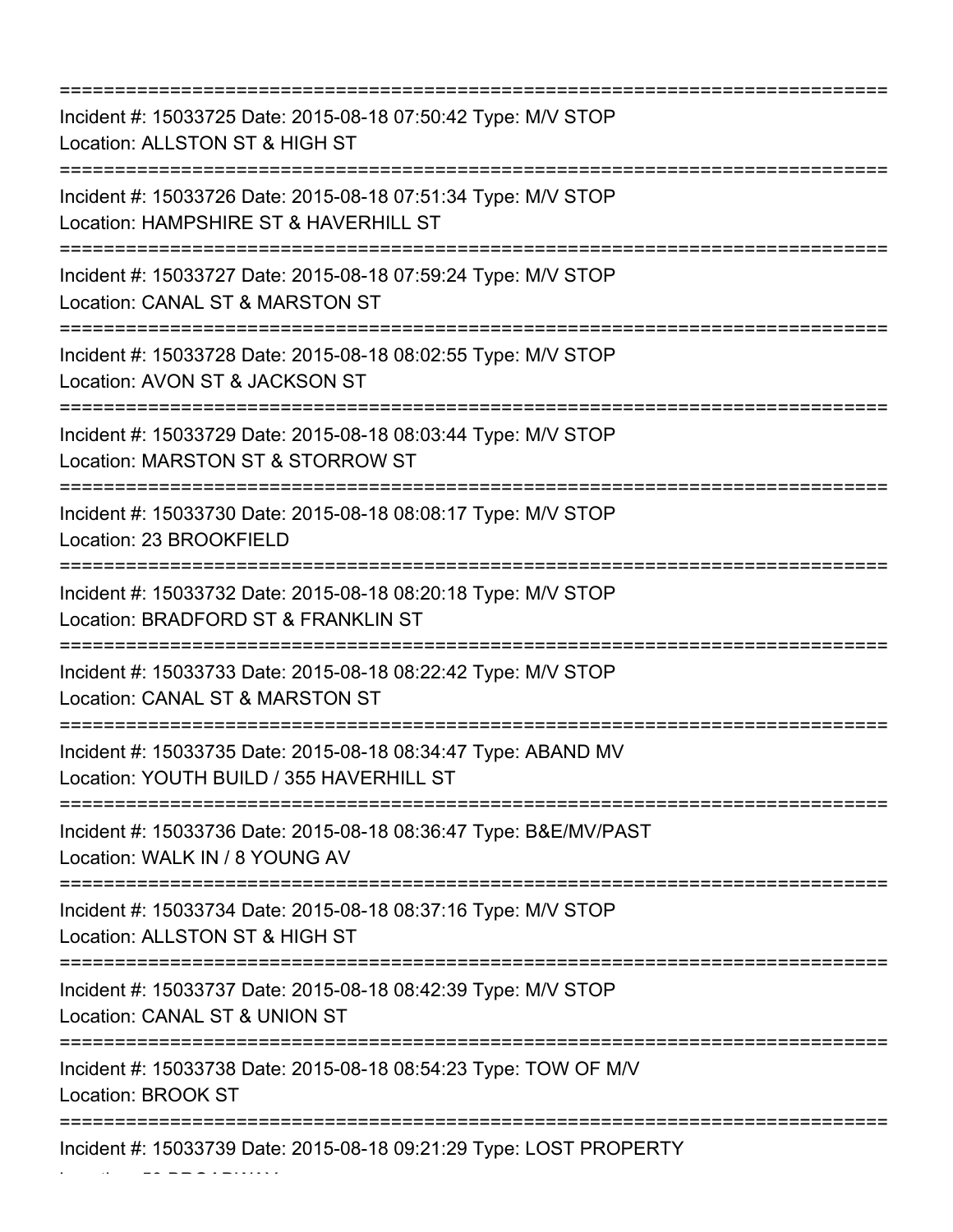=========================================================================== Incident #: 15033740 Date: 2015-08-18 09:31:18 Type: UNKNOWN PROB Location: 38 ALLSTON ST FL 2ND =========================================================================== Incident #: 15033742 Date: 2015-08-18 09:43:25 Type: WIRE DOWN Location: MEINEKE / 48 WINTHROP AV =========================================================================== Incident #: 15033741 Date: 2015-08-18 09:43:35 Type: DRINKING PUBL Location: 378 HAVERHILL ST =========================================================================== Incident #: 15033743 Date: 2015-08-18 09:44:32 Type: AUTO ACC/NO PI Location: 320 S BROADWAY =========================================================================== Incident #: 15033744 Date: 2015-08-18 09:45:02 Type: INVEST CONT Location: 280 MERRIMACK ST =========================================================================== Incident #: 15033745 Date: 2015-08-18 09:49:27 Type: THREATS Location: 10 HAVERHILL ST =========================================================================== Incident #: 15033746 Date: 2015-08-18 09:53:12 Type: MAL DAMAGE Location: 259 HOWARD ST =========================================================================== Incident #: 15033747 Date: 2015-08-18 09:59:13 Type: INVESTIGATION Location: 90 LOWELL ST =========================================================================== Incident #: 15033748 Date: 2015-08-18 10:02:49 Type: MAN DOWN Location: 248 BROADWAY =========================================================================== Incident #: 15033749 Date: 2015-08-18 10:05:27 Type: TOW OF M/V Location: APPLETON ST & ESSEX ST =========================================================================== Incident #: 15033750 Date: 2015-08-18 10:09:42 Type: TOW OF M/V Location: 5 PEARL ST =========================================================================== Incident #: 15033751 Date: 2015-08-18 10:11:12 Type: PARK & WALK Location: BROADWAY & HAVERHILL ST =========================================================================== Incident #: 15033752 Date: 2015-08-18 10:12:32 Type: ANIMAL COMPL Location: REGISTRY OF MOTOR VEHICLES / 73 WINTHROP AV =========================================================================== Incident #: 15033753 Date: 2015-08-18 10:13:55 Type: M/V STOP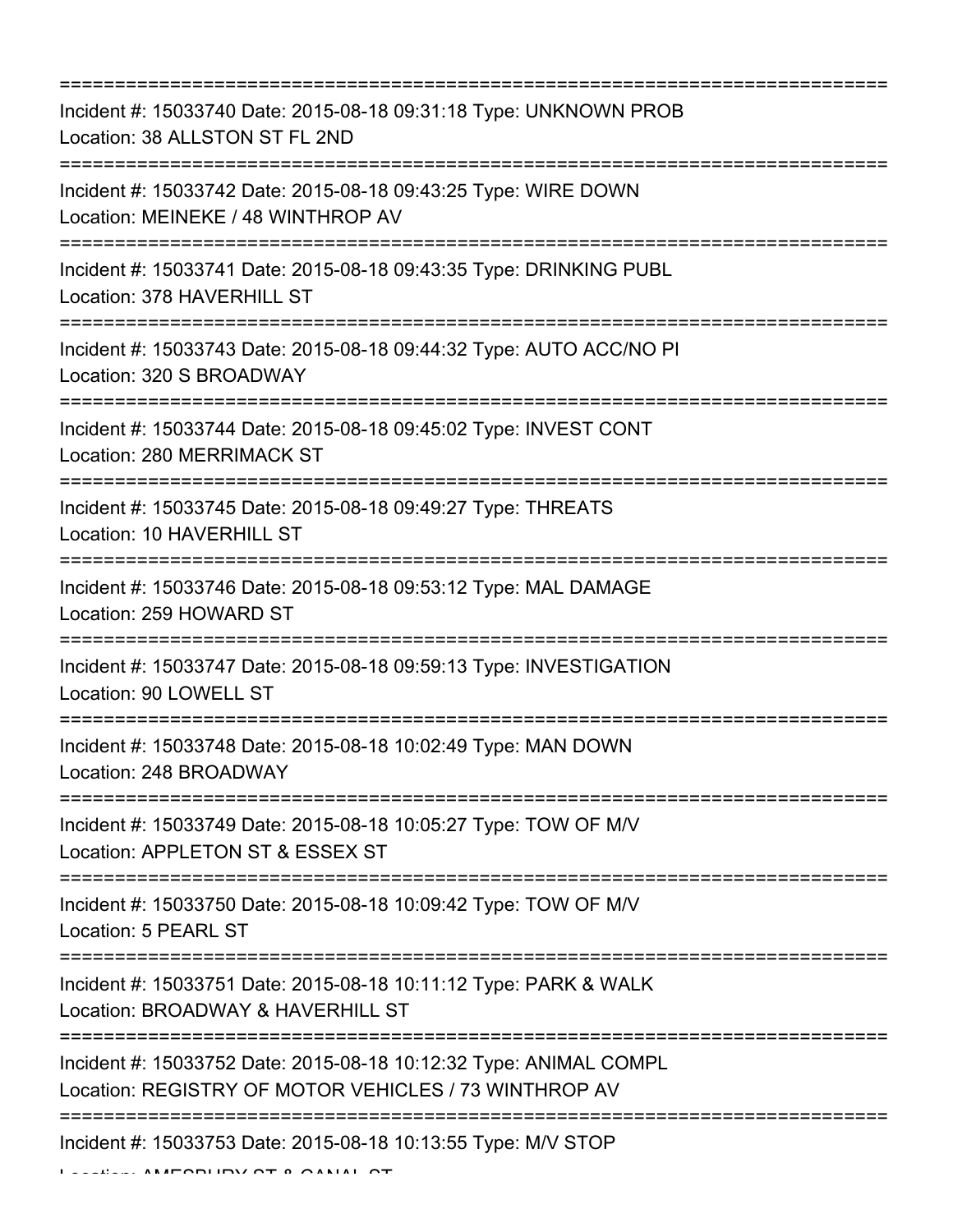| ================================                                                                                                        |
|-----------------------------------------------------------------------------------------------------------------------------------------|
| Incident #: 15033754 Date: 2015-08-18 10:24:59 Type: M/V STOP<br>Location: PEMBERTON PARK / null                                        |
| Incident #: 15033755 Date: 2015-08-18 10:27:28 Type: TOW OF M/V<br>Location: 181 OLIVE AV                                               |
| Incident #: 15033756 Date: 2015-08-18 10:48:32 Type: TOW OF M/V<br>Location: 375 HAVERHILL ST                                           |
| Incident #: 15033757 Date: 2015-08-18 10:55:43 Type: DOMESTIC/PROG<br>Location: 63 GARFIELD ST                                          |
| Incident #: 15033758 Date: 2015-08-18 10:58:59 Type: M/V STOP<br>Location: ANDOVER ST & S BROADWAY                                      |
| :============================<br>Incident #: 15033759 Date: 2015-08-18 11:01:16 Type: TOW OF M/V<br>Location: 48 BROOK ST               |
| Incident #: 15033761 Date: 2015-08-18 11:05:30 Type: IDENTITY THEFT<br>Location: 1/3 PLEASANT TER                                       |
| =========================<br>Incident #: 15033760 Date: 2015-08-18 11:06:59 Type: WARRANT SERVE<br>Location: BURGER KING / 187 BROADWAY |
| Incident #: 15033762 Date: 2015-08-18 11:12:07 Type: PARK & WALK<br>Location: BROADWAY & HAVERHILL ST                                   |
| ====================================<br>Incident #: 15033763 Date: 2015-08-18 11:12:55 Type: MAN DOWN<br>Location: 10 MAPLE ST          |
| Incident #: 15033764 Date: 2015-08-18 11:19:07 Type: MEDIC SUPPORT<br>Location: 250 CANAL ST                                            |
| Incident #: 15033765 Date: 2015-08-18 11:28:23 Type: INVEST CONT<br>Location: 176 ABBOTT ST                                             |
| Incident #: 15033766 Date: 2015-08-18 11:57:40 Type: VANDALISM<br>Location: 70 N PARISH RD                                              |
| Incident #: 15033767 Date: 2015-08-18 12:06:33 Type: MAL DAMAGE                                                                         |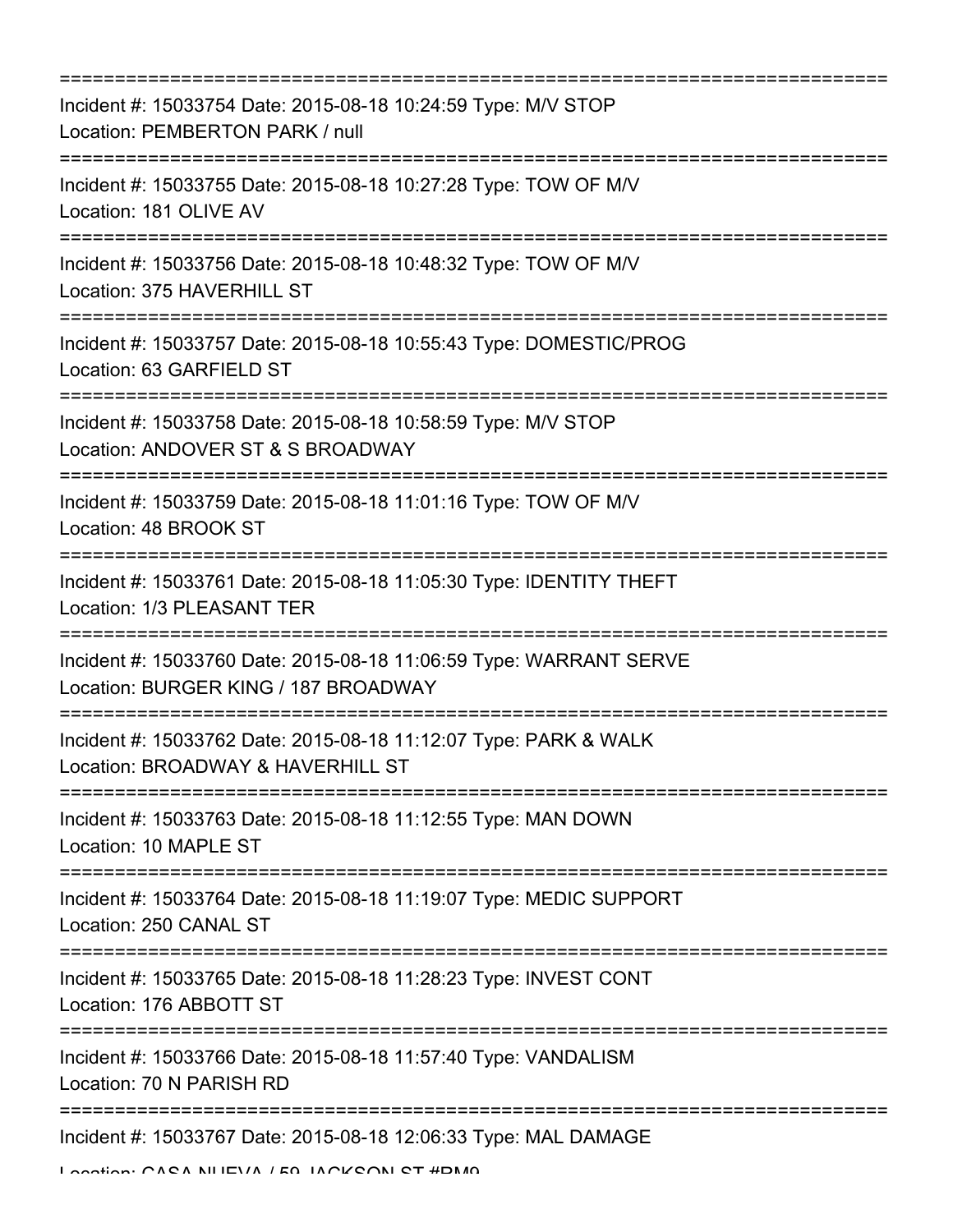| Incident #: 15033768 Date: 2015-08-18 12:33:29 Type: SELECTIVE ENF<br>Location: 280 MERRIMACK ST                         |
|--------------------------------------------------------------------------------------------------------------------------|
| Incident #: 15033769 Date: 2015-08-18 12:37:41 Type: M/V STOP<br>Location: 420 MERRIMACK ST                              |
| Incident #: 15033770 Date: 2015-08-18 12:49:25 Type: KEEP PEACE<br>Location: 77 S UNION ST #23                           |
| Incident #: 15033771 Date: 2015-08-18 12:56:28 Type: MV/BLOCKING<br>Location: 70 CAMBRIDGE ST<br>-----------------       |
| Incident #: 15033772 Date: 2015-08-18 13:15:54 Type: M/V STOP<br>Location: 370 MERRIMACK ST                              |
| Incident #: 15033773 Date: 2015-08-18 13:38:40 Type: SELECTIVE ENF<br>Location: E HAVERHILL ST & FERRY ST                |
| Incident #: 15033774 Date: 2015-08-18 13:49:04 Type: UNWANTEDGUEST<br>Location: LAWRENCE GENERAL HOSPITAL / 1 GENERAL ST |
| Incident #: 15033776 Date: 2015-08-18 13:54:10 Type: DOMESTIC/PROG<br>Location: 83 ABBOTT ST                             |
| Incident #: 15033775 Date: 2015-08-18 13:54:31 Type: UNKNOWN PROB<br>Location: 81 ABBOTT ST                              |
| Incident #: 15033777 Date: 2015-08-18 14:02:35 Type: MEDIC SUPPORT<br>Location: 282 BROADWAY FL 1ST                      |
| Incident #: 15033778 Date: 2015-08-18 14:06:51 Type: SUS PERS/MV<br>Location: HIGGINS POOL / 180 CRAWFORD ST             |
| Incident #: 15033779 Date: 2015-08-18 14:13:47 Type: SUS PERS/MV<br>Location: 98 BRADFORD ST                             |
| Incident #: 15033780 Date: 2015-08-18 14:19:51 Type: MISSING PERS<br>Location: 26 CAMELLA TEOLI WY                       |
| Incident #: 15033781 Date: 2015-08-18 14:28:11 Type: SPECIAL CHECK<br><b>Location: FRONT ST</b>                          |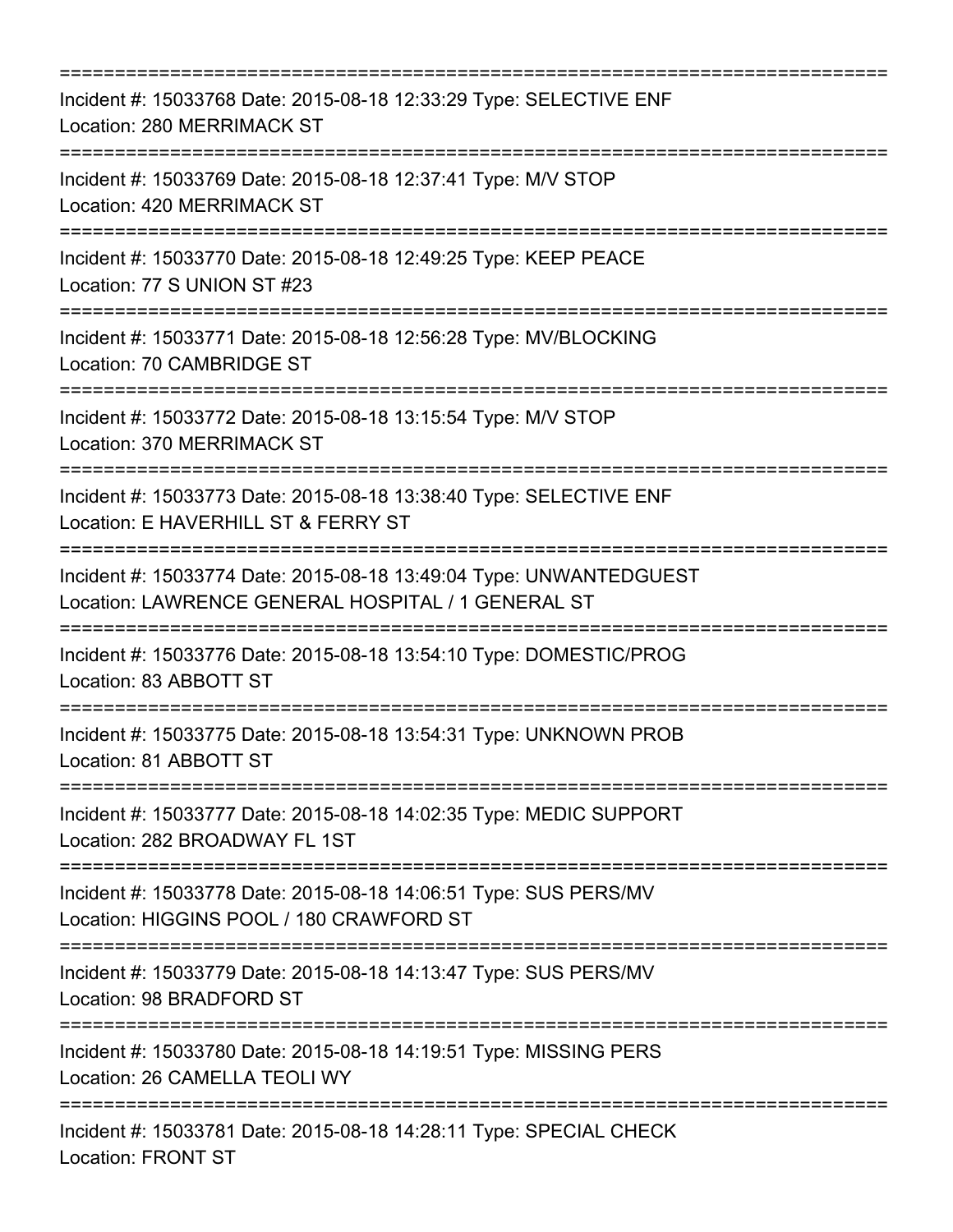Incident #: 15033782 Date: 2015-08-18 14:33:57 Type: M/V STOP Location: BROADWAY & CROSS ST =========================================================================== Incident #: 15033783 Date: 2015-08-18 14:38:07 Type: STOL/MV/PAS Location: 40 YOUNG AV =========================================================================== Incident #: 15033784 Date: 2015-08-18 15:24:41 Type: TOW OF M/V Location: APPLETON ST & METHUEN ST =========================================================================== Incident #: 15033785 Date: 2015-08-18 15:28:23 Type: CK WELL BEING Location: 333 HOWARD ST #APT16 =========================================================================== Incident #: 15033787 Date: 2015-08-18 15:32:49 Type: THREATS Location: 217 OSGOOD ST =========================================================================== Incident #: 15033786 Date: 2015-08-18 15:34:29 Type: AUTO ACC/UNK PI Location: CANAL ST & MARSTON ST =========================================================================== Incident #: 15033788 Date: 2015-08-18 15:40:28 Type: SUS PERS/MV Location: 41 E HAVERHILL ST =========================================================================== Incident #: 15033789 Date: 2015-08-18 15:58:19 Type: DISTURBANCE Location: PORTUGUESE A SALAZAR CLUB / 2 SARATOGA ST =========================================================================== Incident #: 15033791 Date: 2015-08-18 16:33:29 Type: M/V STOP Location: LAWRENCE ST & METHUEN ST =========================================================================== Incident #: 15033790 Date: 2015-08-18 16:34:04 Type: A&B PROG Location: 24 BROMFIELD ST =========================================================================== Incident #: 15033792 Date: 2015-08-18 16:40:27 Type: NOISE ORD Location: 45 ABBOTT ST =========================================================================== Incident #: 15033793 Date: 2015-08-18 16:46:08 Type: IDENTITY THEFT Location: 230 WALNUT ST =========================================================================== Incident #: 15033794 Date: 2015-08-18 16:53:04 Type: DOMESTIC/PAST Location: 91 BENNINGTON ST =========================================================================== Incident #: 15033795 Date: 2015-08-18 17:10:26 Type: CK WELL BEING Location: 217 OSGOOD ST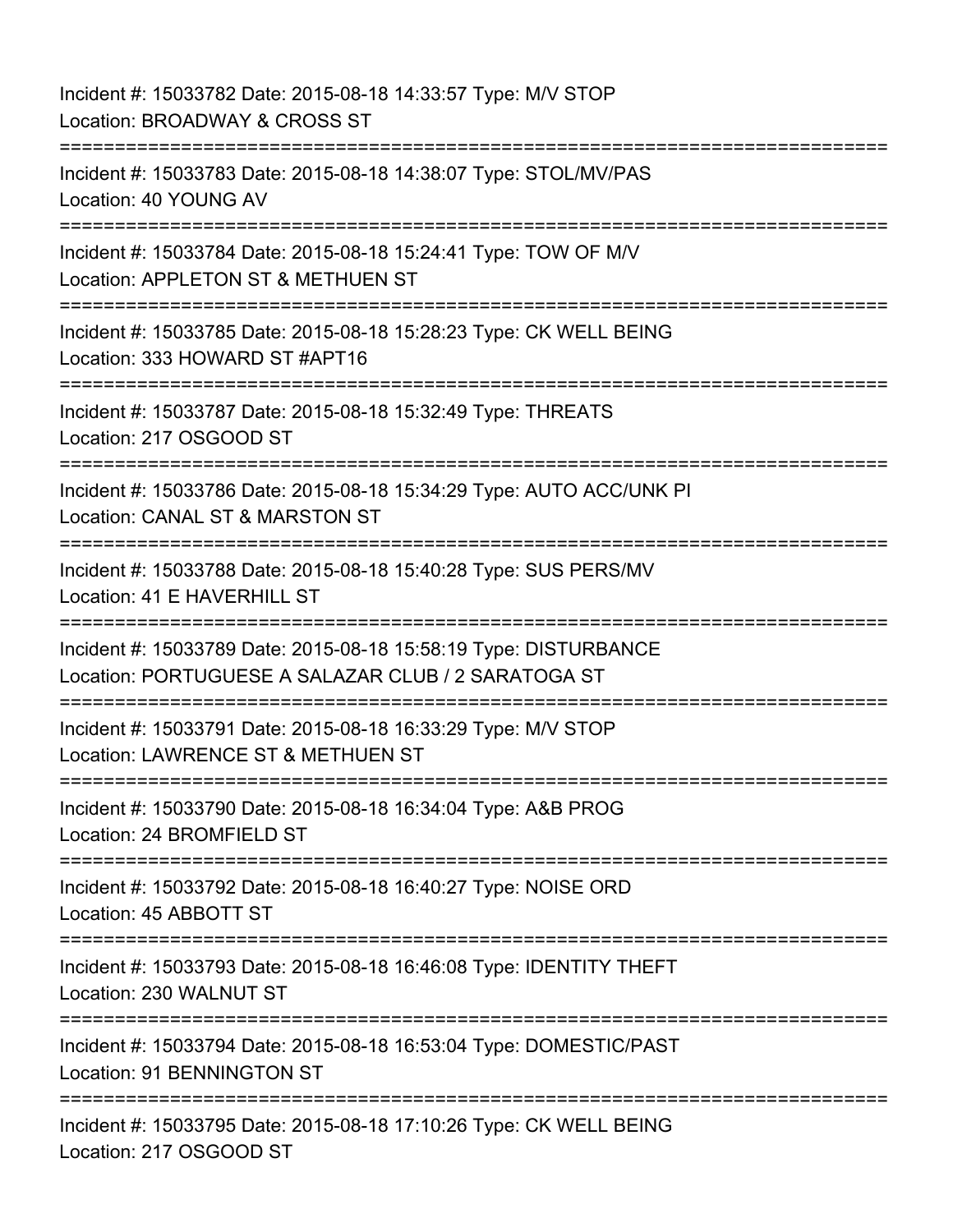Incident #: 15033796 Date: 2015-08-18 17:21:57 Type: ALARMS Location: 45 CAMELA TEOLI =========================================================================== Incident #: 15033797 Date: 2015-08-18 17:24:29 Type: ALARMS Location: 402 BROADWAY FL 1 =========================================================================== Incident #: 15033798 Date: 2015-08-18 17:30:48 Type: HIT & RUN M/V Location: 72 WOODLAND ST =========================================================================== Incident #: 15033799 Date: 2015-08-18 17:45:53 Type: M/V STOP Location: HAVERHILL ST & WEST ST =========================================================================== Incident #: 15033800 Date: 2015-08-18 17:46:31 Type: SUS PERS/MV Location: 100 WILLOW ST =========================================================================== Incident #: 15033801 Date: 2015-08-18 17:47:56 Type: M/V STOP Location: 154 OXFORD ST =========================================================================== Incident #: 15033802 Date: 2015-08-18 18:04:58 Type: GENERAL SERV Location: 32 GROTON ST #103 FL 1 =========================================================================== Incident #: 15033803 Date: 2015-08-18 18:11:26 Type: MAL DAMAGE Location: 262 E HAVERHILL ST #15 =========================================================================== Incident #: 15033804 Date: 2015-08-18 18:12:29 Type: ALARMS Location: 4 MELROSE =========================================================================== Incident #: 15033805 Date: 2015-08-18 18:21:22 Type: M/V STOP Location: CANAL ST & UNION ST =========================================================================== Incident #: 15033806 Date: 2015-08-18 18:21:48 Type: ALARMS Location: 10 BALLARD RD =========================================================================== Incident #: 15033808 Date: 2015-08-18 18:31:37 Type: UNKNOWN PROB Location: 154 OXFORD ST =========================================================================== Incident #: 15033807 Date: 2015-08-18 18:32:03 Type: UNWANTEDGUEST Location: 45 BROADWAY #201 FL 2 =========================================================================== Incident #: 15033810 Date: 2015-08-18 18:35:59 Type: WOMAN DOWN Location: AUTO ZONE / 380 BROADWAY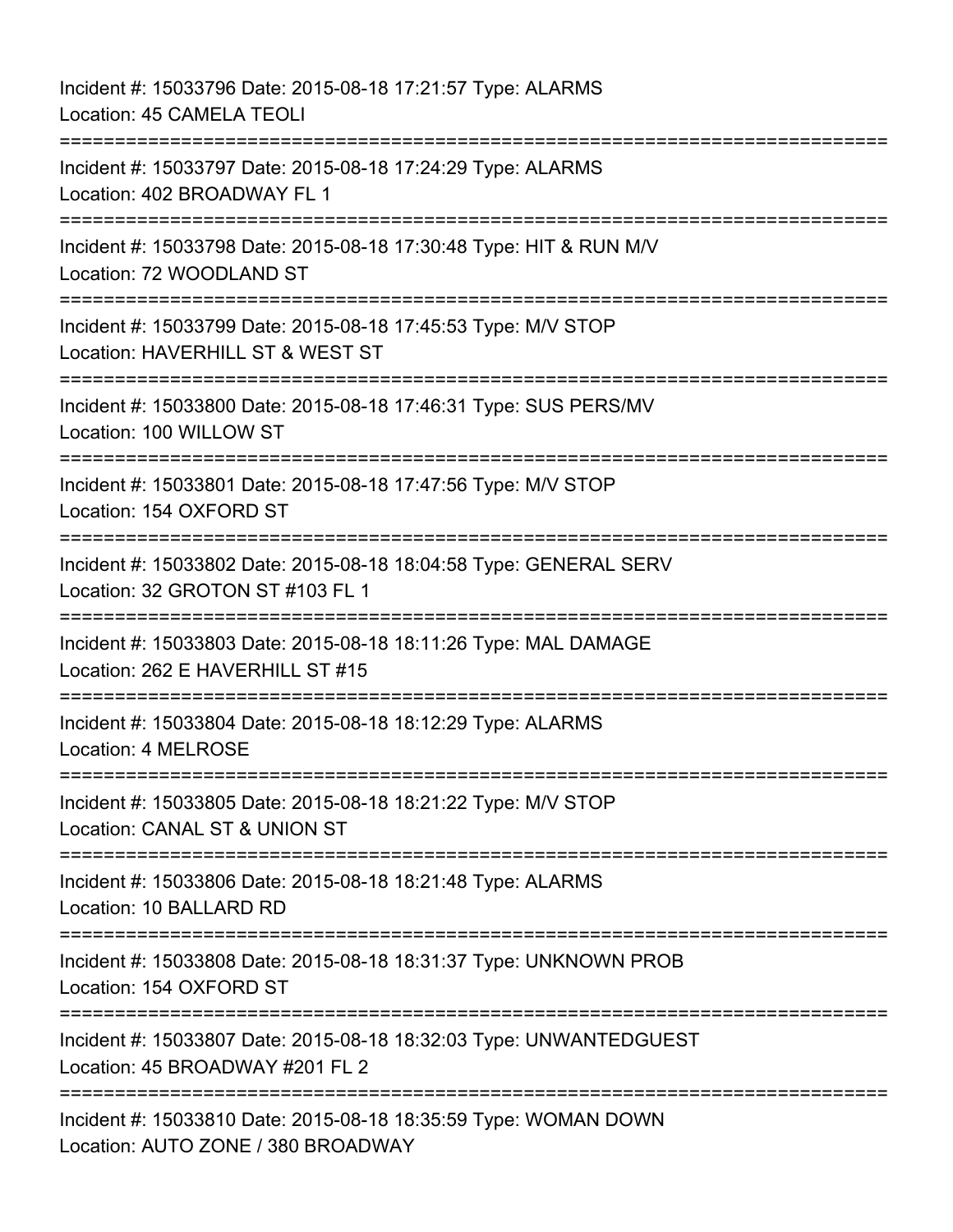Incident #: 15033809 Date: 2015-08-18 18:36:05 Type: UNKNOWN PROB Location: S BROADWAY & SYLVESTER ST

=========================================================================== Incident #: 15033812 Date: 2015-08-18 18:44:43 Type: DISTURBANCE Location: HAVERHILL ST & OXFORD ST FL 2 =========================================================================== Incident #: 15033815 Date: 2015-08-18 18:44:50 Type: FRAUD Location: 113 GARDEN ST #3 FL 3 =========================================================================== Incident #: 15033811 Date: 2015-08-18 18:45:11 Type: MEDIC SUPPORT Location: 212 BOXFORD ST =========================================================================== Incident #: 15033813 Date: 2015-08-18 18:46:00 Type: COURT DOC SERVE Location: 29 KENDRICK ST FL 3 =========================================================================== Incident #: 15033814 Date: 2015-08-18 18:46:31 Type: AUTO ACC/NO PI Location: 248 BROADWAY =========================================================================== Incident #: 15033816 Date: 2015-08-18 18:53:04 Type: SUICIDE ATTEMPT Location: 94 DORCHESTER ST =========================================================================== Incident #: 15033817 Date: 2015-08-18 18:57:36 Type: DOMESTIC/PROG Location: 384 SALEM ST =========================================================================== Incident #: 15033818 Date: 2015-08-18 18:58:30 Type: WARRANT SERVE Location: 147 FARNHAM ST =========================================================================== Incident #: 15033819 Date: 2015-08-18 19:01:47 Type: DISORDERLY Location: 380 AMES ST =========================================================================== Incident #: 15033820 Date: 2015-08-18 19:02:22 Type: M/V STOP Location: E HAVERHILL ST =========================================================================== Incident #: 15033821 Date: 2015-08-18 19:44:47 Type: DISTURBANCE Location: 154 OXFORD ST =========================================================================== Incident #: 15033822 Date: 2015-08-18 19:48:52 Type: LOUD NOISE Location: 348 HAVERHILL ST =========================================================================== Incident #: 15033823 Date: 2015-08-18 19:51:14 Type: M/V STOP Location: ESSEX ST & WINTER ST

===========================================================================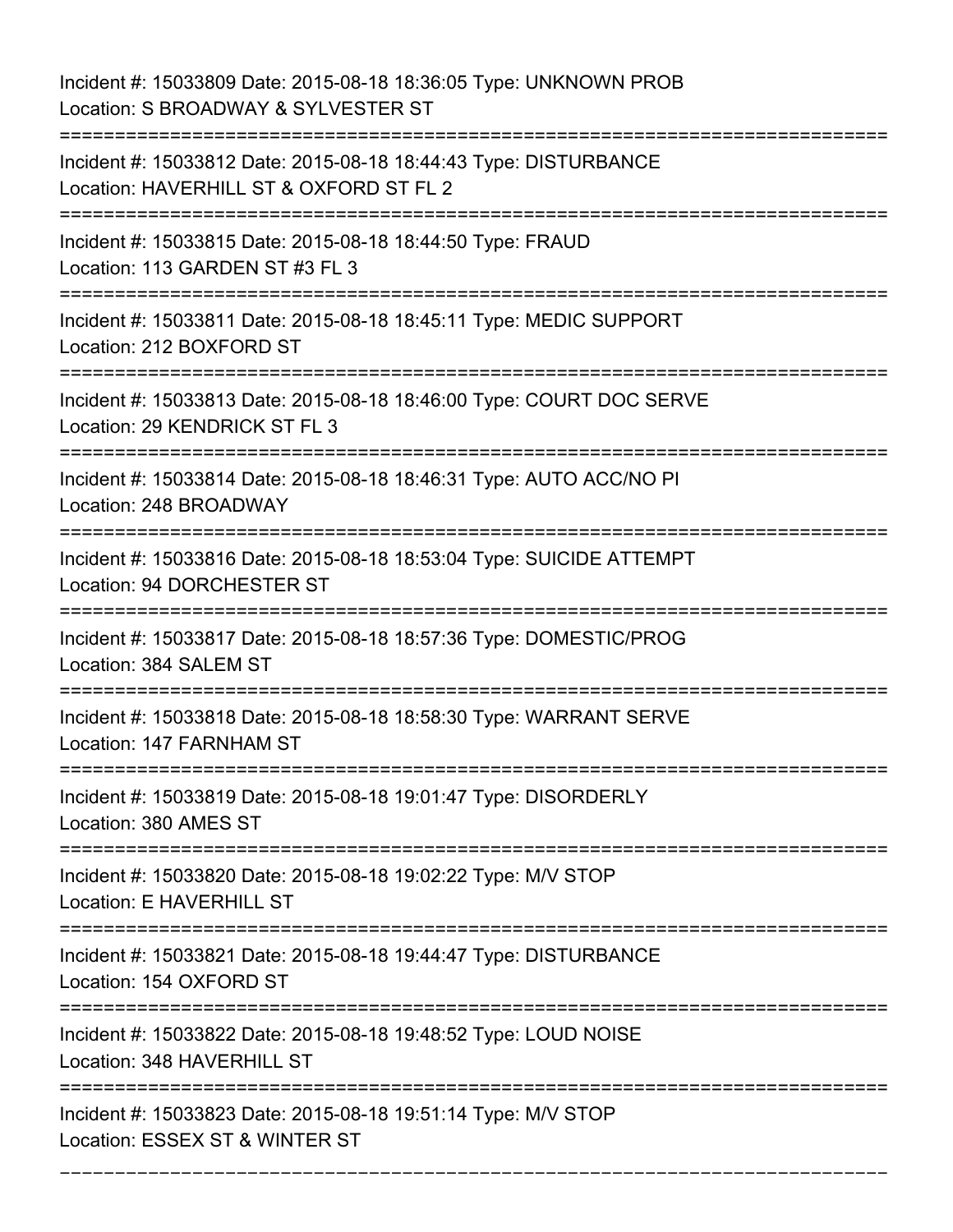Incident #: 15033824 Date: 2015-08-18 19:51:48 Type: FIGHT Location: 59 TREMONT ST =========================================================================== Incident #: 15033825 Date: 2015-08-18 19:55:42 Type: DRUG VIO Location: 200 COMMON ST =========================================================================== Incident #: 15033826 Date: 2015-08-18 19:59:46 Type: ALARMS Location: 25 MARSTON ST #104 =========================================================================== Incident #: 15033827 Date: 2015-08-18 20:12:38 Type: CK WELL BEING Location: 108 SPRINGFIELD ST =========================================================================== Incident #: 15033829 Date: 2015-08-18 20:20:19 Type: M/V STOP Location: 1 GENERAL ST =========================================================================== Incident #: 15033828 Date: 2015-08-18 20:20:33 Type: DRUG VIO Location: ANCHOR AUTO / 140 WEST ST =========================================================================== Incident #: 15033830 Date: 2015-08-18 20:23:01 Type: DRUG OVERDOSE Location: ALL STAR BARBER SHOP / 218 BROADWAY =========================================================================== Incident #: 15033831 Date: 2015-08-18 20:42:40 Type: MISSING PERS Location: 77 S UNION ST #320 FL 3 =========================================================================== Incident #: 15033832 Date: 2015-08-18 20:45:03 Type: 209A/SERVE Location: 30 MORTON ST =========================================================================== Incident #: 15033833 Date: 2015-08-18 21:00:34 Type: MEDIC SUPPORT Location: 53 S BROADWAY =========================================================================== Incident #: 15033834 Date: 2015-08-18 21:31:00 Type: DRUG VIO Location: WEST ST PARK =========================================================================== Incident #: 15033835 Date: 2015-08-18 21:31:09 Type: DOMESTIC/PROG Location: FALLS BRIDGE / null =========================================================================== Incident #: 15033836 Date: 2015-08-18 21:44:16 Type: M/V STOP Location: 105 BROADWAY =========================================================================== Incident #: 15033837 Date: 2015-08-18 21:57:26 Type: AUTO ACC/UNK PI Location: MARKET ST & PARKER ST ===========================================================================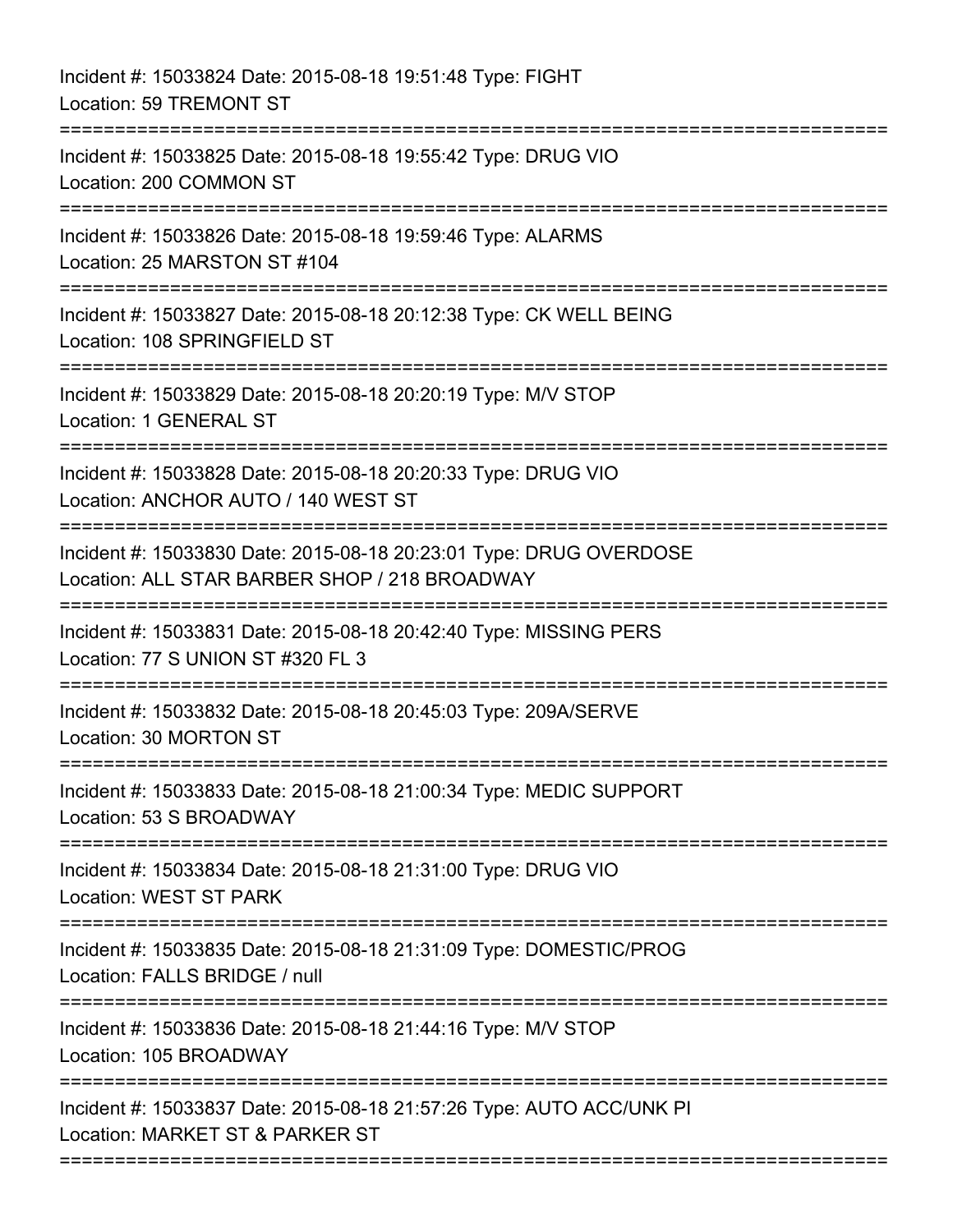| Incident #: 15033838 Date: 2015-08-18 22:08:14 Type: M/V STOP<br>Location: BROADWAY & METHUEN ST                                     |
|--------------------------------------------------------------------------------------------------------------------------------------|
| Incident #: 15033839 Date: 2015-08-18 22:15:57 Type: M/V STOP<br>Location: 266 BROADWAY                                              |
| Incident #: 15033840 Date: 2015-08-18 22:18:00 Type: LOST PROPERTY<br>Location: 615 S UNION ST                                       |
| Incident #: 15033841 Date: 2015-08-18 22:20:01 Type: SUS PERS/MV<br>Location: 420 BROADWAY                                           |
| Incident #: 15033842 Date: 2015-08-18 22:22:12 Type: M/V STOP<br>Location: 351 HAMPSHIRE ST                                          |
| Incident #: 15033843 Date: 2015-08-18 22:32:02 Type: M/V STOP<br>Location: CAMBRIDGE ST & S UNION ST<br>============================ |
| Incident #: 15033844 Date: 2015-08-18 22:44:06 Type: M/V STOP<br>Location: S UNION ST & WINTHROP AV                                  |
| Incident #: 15033845 Date: 2015-08-18 22:56:59 Type: DOMESTIC/PROG<br>Location: 185 WATER ST                                         |
| Incident #: 15033846 Date: 2015-08-18 23:02:07 Type: M/V STOP<br>Location: COMMON ST & UNION ST                                      |
| Incident #: 15033847 Date: 2015-08-18 23:02:45 Type: EXTRA SURVEIL<br>Location: ALDER ST & JUNIPER ST                                |
| Incident #: 15033848 Date: 2015-08-18 23:14:12 Type: M/V STOP<br>Location: HAMPSHIRE ST & MARION AV                                  |
| Incident #: 15033849 Date: 2015-08-18 23:18:50 Type: M/V STOP<br>Location: 59 HAVERHILL ST                                           |
| Incident #: 15033850 Date: 2015-08-18 23:23:25 Type: M/V STOP<br>Location: INMAN ST & S BROADWAY                                     |
| Incident #: 15033851 Date: 2015-08-18 23:24:08 Type: WARRANT SERVE<br>Location: 91 BENNINGTON ST                                     |
|                                                                                                                                      |